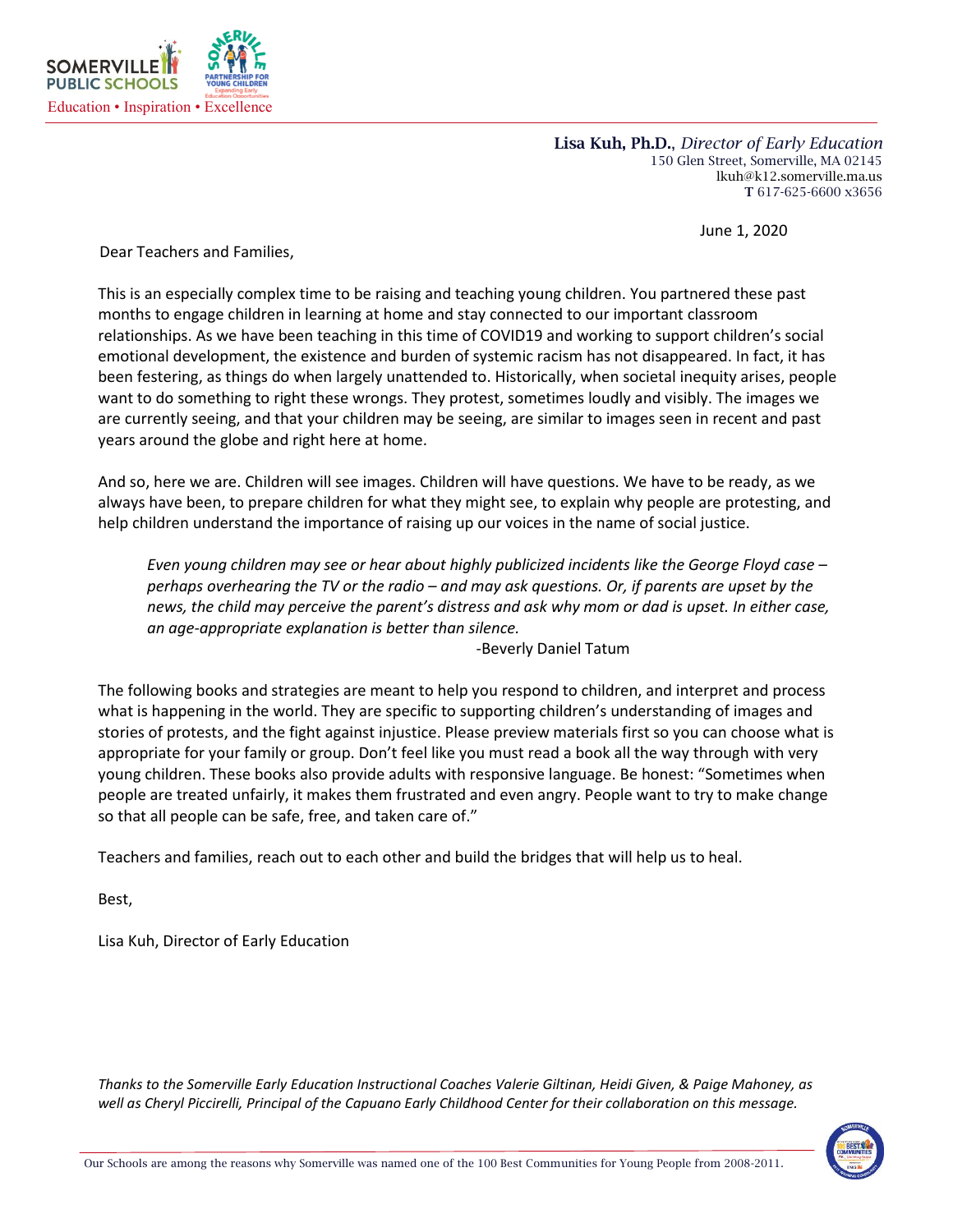#### **How to Begin:**

1. Listen - If your child has seen images from the media, follow their lead by inviting them to ask questions and share their feelings.

- Acknowledge and validate feelings
- Answer questions in a simple and developmentally appropriate way. Remember, children will ask more questions if they want more information.
- 2. Start with a book There are some suggested books and prompts listed below.
- 3. Focus on positive change and action Even if children ask about violence or death, once those questions are answered, refocus the conversation on the changes folks want to see made in our society. Ask what changes children might want to see.
- 4. Teach children that many people have worked together throughout history to change things that were unfair. This work continues and will continue.
- 5. Remind children that there are many people in their lives and communities who continue to work to keep them safe.
- 6. Find a way to share your child's voice and ideas. Take a child-friendly action together.
	- Write their words onto a sign that they can decorate
	- Write a letter to a community leader
	- Do something to take care of others

#### **Books to Share with Children:**

# Come with Me by Holly H. Mcgee and Pascal Lemaitre

# [https://www.youtube.com/watch?v=oW6Ne1n\\_hWs](https://www.youtube.com/watch?v=oW6Ne1n_hWs)

The book offers young children a gentle, encouraging, age-appropriate response to disturbing news reports. If you read this book with your child, you might ask:

- What can you do to make the world a better place?
- How can you show kindness in our community?
- How are you brave?

I Am Enough by: Grace Byers and Ketorah Bobo [https://www.youtube.com/bywatch?v=Mp4GZ1I0pfY](https://www.youtube.com/watch?v=Mp4GZ1I0pfY) This book is a poem about self-love, acceptance, and bringing our full selves to our communities. It explores feelings of confidence, voice and celebrating who we are. If you read this book with your child, you might ask:

- What qualities do you have that you are proud of?
- How do you show the world your power? Your enough? What are you here to do?
- What can you do or say when you don't agree with someone or something?
- How can you help someone else?

### Say Something by: Peter Reynolds <https://www.youtube.com/watch?v=lxKewUo2J8Y>

This book explores using our voices and actions to make the world a better place. It emphasizes that each person has something meaningful to contribute to the world and encourages readers to take action. This